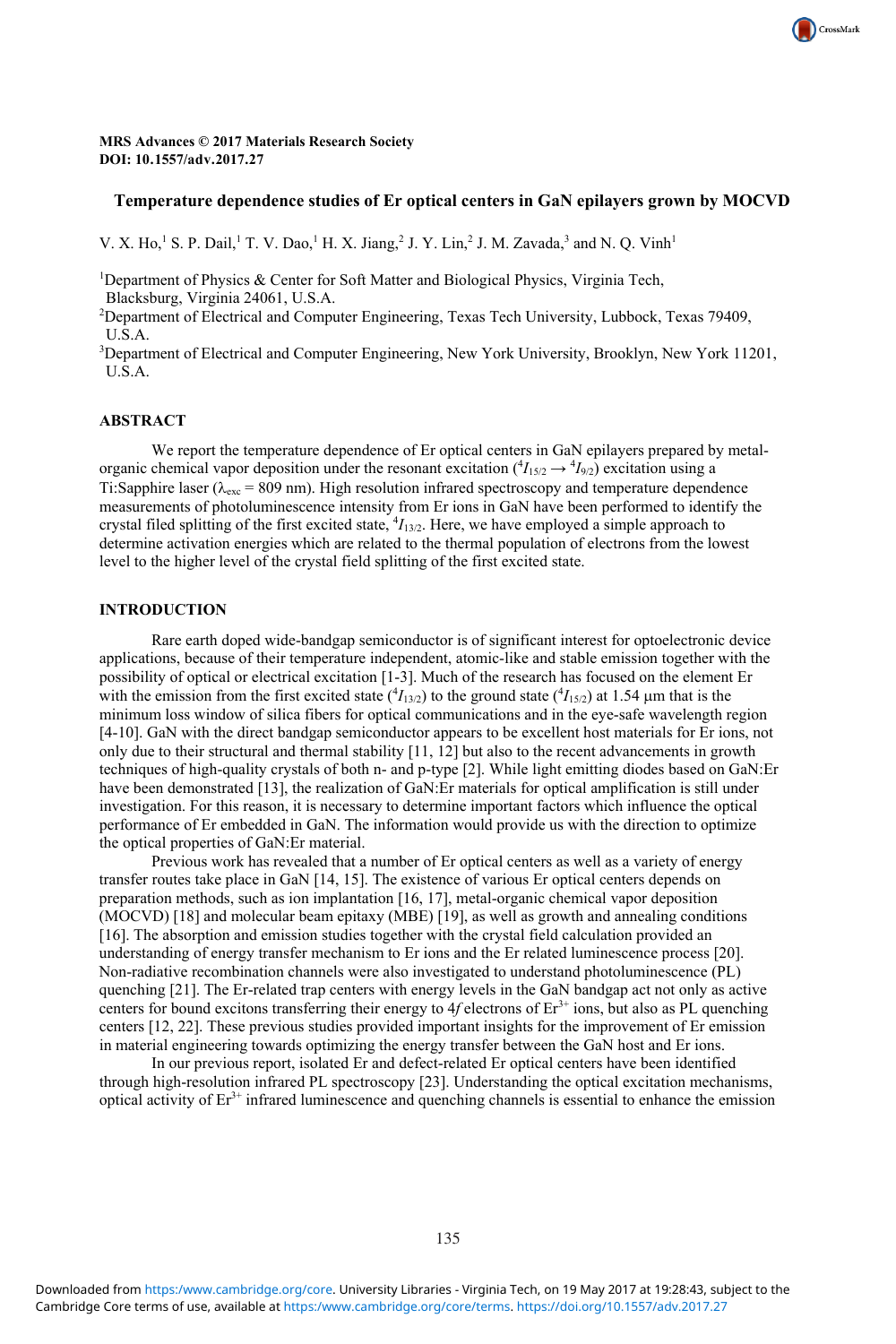efficiency of GaN:Er. A low thermal quenching of 20% from 10 K to room temperature from the isolated Er optical centers in GaN epilayer at the  $1.54 \mu m$  emission has been demonstrated.



**Figure 1.** The PL spectra at 20 K and 120 K of the GaN: Er epilayer at 1.54  $\mu$ m within the  ${}^4I_{13/2} \rightarrow {}^4I_{15/2}$ transition under the resonant excitation  $({}^4I_{15/2} \rightarrow {}^4I_{9/2})$  excitation using a Ti:Sapphire laser ( $\lambda_{\text{exc}}$  = 809 nm). At low temperature, the spectrum of the isolated Er optical center consists of a set of narrow and intense PL lines (L<sub>1</sub> to L<sub>7</sub>). At higher temperatures, hotlines,  $L_{1,2}^h$ ,  $L_4^h$ ,  $L_5^h$ ,  $L_6^h$ , appear and are displaced by about 12.6 meV. The intensities of hotlines rapidly increase with increasing temperature while the intensities of the main PL lines decrease.

#### **SAMPLES AND EXPERIMENTAL METHODS**

The Er doped GaN epilayer samples were prepared by MOCVD method in a horizontal reactor [12, 18, 24]. A GaN: Er epilayer, with  $0.5 \mu m$  thickness and Er concentration ( $n_{\text{Er}}$ ) of ~ 10<sup>21</sup> cm<sup>-3</sup> were grown on a thin un-doped GaN template of  $1.2 \mu$ m on top of  $(1000)$  *c*-plane sapphire substrate. The growth temperature of Er-doped GaN layer was 1040  $^{\circ}$ C. The X-ray diffraction spectra indicated that GaN:Er epilayers have high crystallinity and no second phase formation. The band gap energy of GaN:Er epilayers is about 3.4 eV at room temperature. A detail description of the growth process and epilayer structure has been reported previously [12, 13, 18, 23, 24].

The high resolution PL spectra were conducted using a Horiba iHR550 spectrometer equipped with a 900 grooves/mm grating blazed at 1500 nm and detected by a high sensitivity liquid nitrogen InGaAs DSS-IGA detector. The resolution of PL spectrum is 0.05 nm. The PL experiments were carried out in a variable temperature closed-cycle optical cryostat (Janis) providing a temperature range from 10 K to 300 K. Both resonant excitation and the non-resonant excitation were employed to investigate the optical properties of Er in GaN epilayers [23]. The resonant excitation PL spectra from  ${}^4I_{15/2} \rightarrow {}^4I_{9/2}$  of  $Er^{3+}$  in GaN were obtained using a tunable wavelength Ti:Sapphire laser around 809 nm (1.533 eV) with a repetition rate of 80 MHz [23].

The influence of  $Er<sup>3+</sup>$  site on the PL emission can be determined from optical excitation mechanisms. We have reported direct evidence of two mechanisms responsible for the excitation of optically active  $Er<sup>3+</sup>$  ions in GaN epilayers grown by MOCVD in our previous work [23]. Under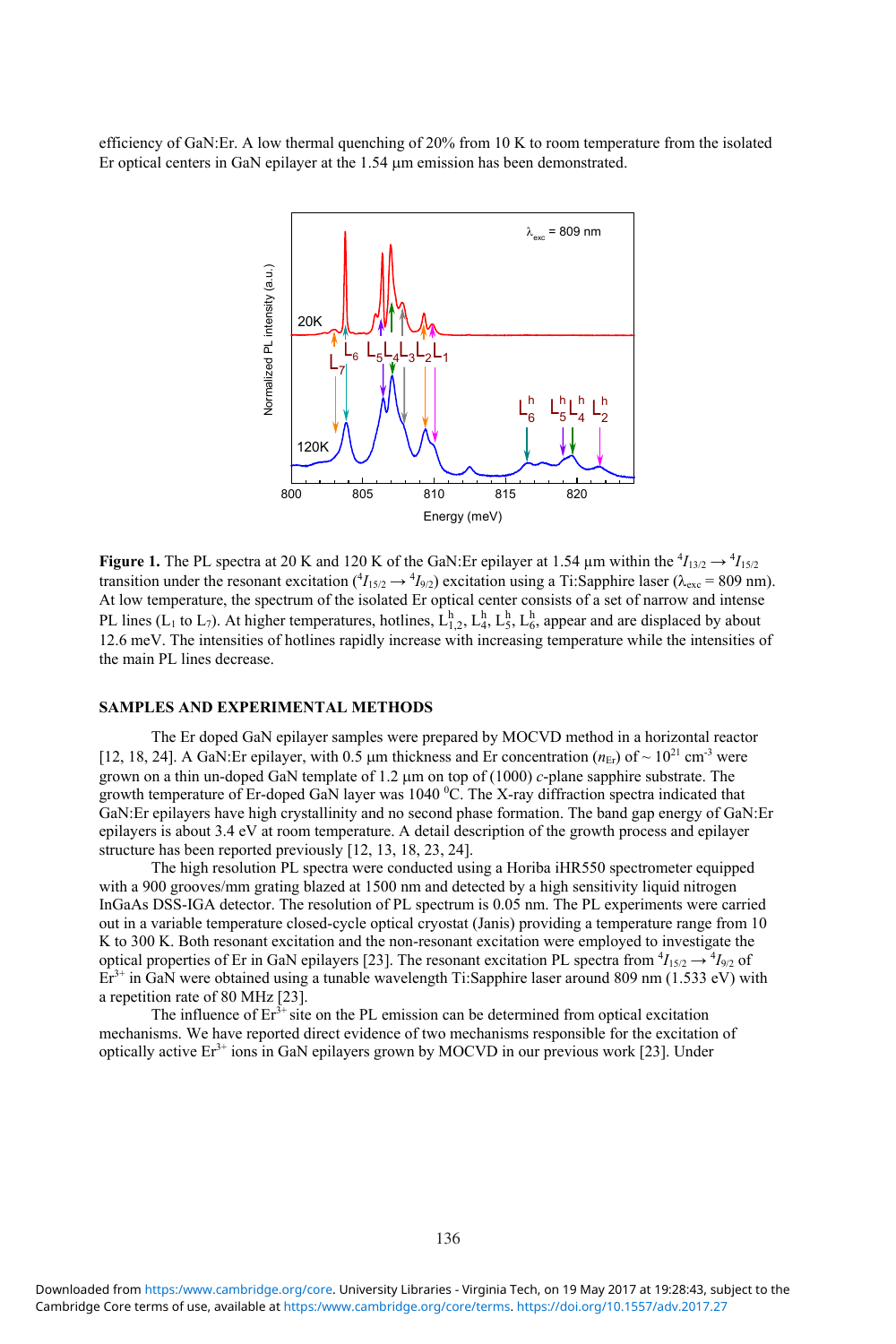resonance excitation via the higher-lying inner 4*f* shell transitions and non-resonant (band-to-band) excitation of the GaN host, the high resolution PL spectra at 10 K reveal an existence of two types of Er optical centers including the isolated and the defect-related Er optical centers in GaN epilayers [23]. For the first case, the isolated Er optical centers occupying Ga substitutional sites were observed under both the resonant  $(^{4}I_{15/2} \rightarrow ^{4}I_{9/2})$  excitation and the band-to-band excitation. Er ions in substitutional sites are considered as an isoelectronic impurity center [25]. The center, with no net charge in the local bonding region, can be excited by resonant and band-to-band excitation. Under the band-to-band excitation, a hole or an electron can be localized at the isolated center by a local core potential; subsequently, the secondary particle can be captured by Coulomb field of the first particle. The recombination of the two particles will transfer their energy to the Er ion. For the second case, the defect-related Er optical center can only be observed through the band-to-band excitation of the host involving a trapped (bound) exciton. The observation has been confirmed with a photoluminescence excitation measurement [23]. The excitation mechanism for the defect-related Er centers is believed to be related to intrinsic defects, impurities or defect-impurity complexes near the Er optical center. These defects capture excitons and subsequently transfer non-radiatively their energy to nearby Er ions. The efficiency of this process is high, but the requirement of bound excitons for excitation opens up non-radiative recombination channels for the luminescence process. At room temperature, we do not observe PL emission from the defect-related Er optical centers. For optoelectronic applications of the GaN:Er epilayers, this work focuses on the optical characterization of the isolated Er optical centers under the resonant excitation.



**Figure 2.** The temperature dependence of PL intensity measured under the resonant excitation ( $\lambda_{\text{exc}} = 809$  nm) indicates a low thermal quenching from Er<sup>3+</sup> ions in our GaN:Er epilayer. The integrated PL intensity measurements at 1.54  $\mu$ m band show a thermal quenching of 20% from 10 K to room temperature from isolated Er optical centers.

#### **DISCUSSION**

To determine the crystal field splitting of the first excited state  $(^{4}I_{13/2})$  of the isolated Er optical centers, the high resolution spectra as well as the temperature dependence of PL spectra, have been investigated under resonant excitation (Fig. 1). At low temperatures, the spectrum of the isolated Er optical center consists of a set of narrow and intense PL lines (L center):  $\bar{L}_1$ ,  $\bar{L}_2$ ,  $\bar{L}_3$ ,  $\bar{L}_4$ ,  $\bar{L}_5$ ,  $\bar{L}_6$  and  $\bar{L}_7$  at energies of 809.88, 809.28, 807.80, 806.85, 806.32, 803.62, 802.91 meV, respectively [23]. At higher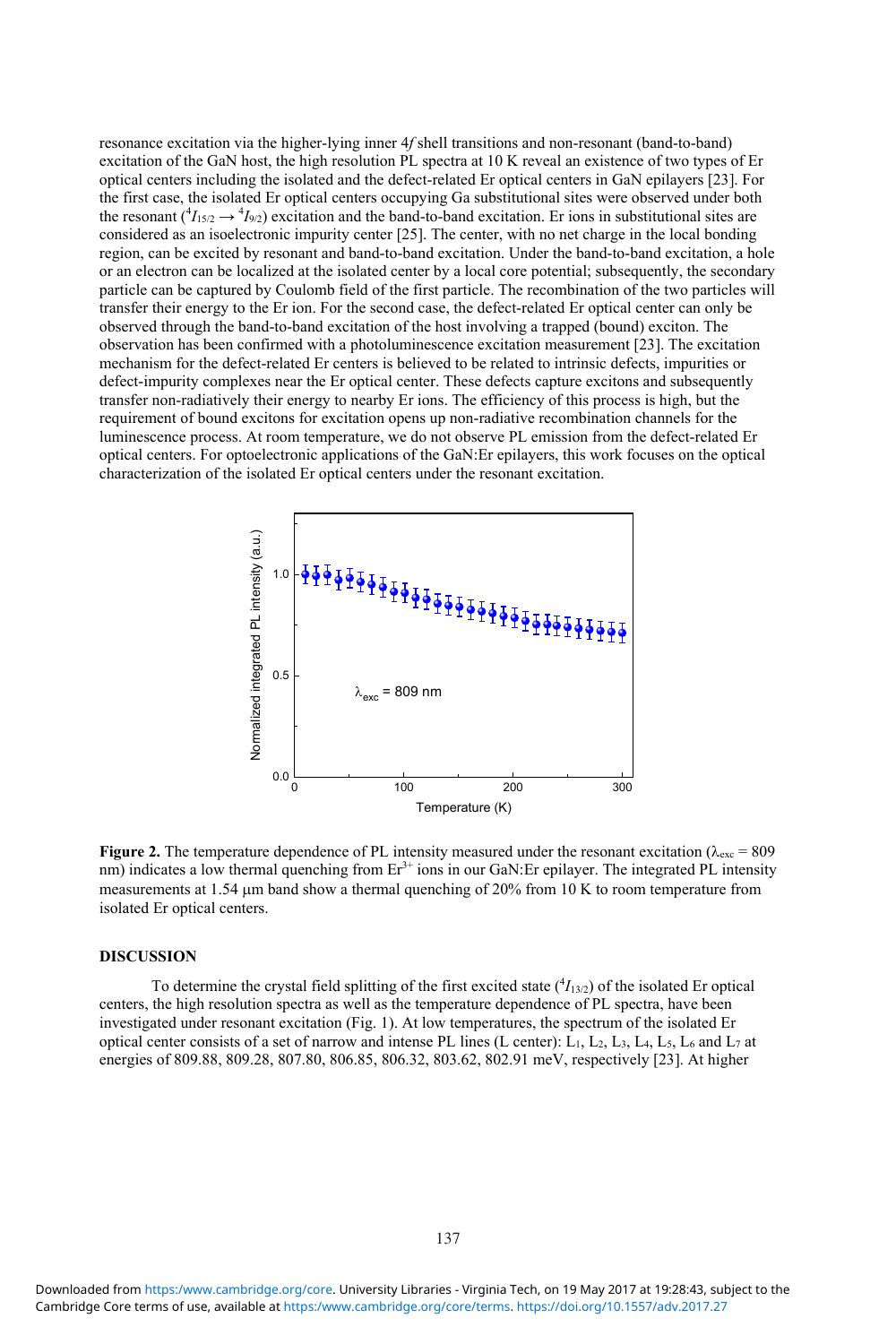temperatures, other PL lines, labeled hotlines  $L_{1,2}^h$ ,  $L_4^h$ ,  $L_5^h$ ,  $L_6^h$ , appear at ~821.5, 819.6, 819.2 and 816.5 meV, respectively (Fig. 1). The PL intensity of PL lines  $L_1$ ,  $L_3$ ,  $L_7$ , are weak at low temperature and we cannot resolve the PL of hotlines  $L_1^h, L_3^h, L_7^h$  at higher temperature. These hotlines are displaced by about 12.6 meV. At high temperature, the intensities of the hotlines rapidly increase with increasing temperature while the intensities of the main PL lines decrease. We note that due to the temperature broadening at high temperature the PL from  $L_1$ ,  $L_2$  lines merge into one PL line, thus we cannot resolve the PL hotlines  $L_1^h$ ,  $L_2^h$ . The integrated PL intensity measurements for the whole 1.54  $\mu$ m band under the resonant excitation ( $\lambda$  = 809 nm) indicate a low thermal quenching of 20% from 10 K to room temperature from  $Er<sup>3+</sup> ions in our GaN:Er epilayer (Fig. 2).$ 



**Figure 3.** Arrhenius plots of the temperature variation of the intensity ratios of the hot lines  $L_2^h$ ,  $L_4^h$ ,  $L_6^h$  to that of PL lines L<sub>2</sub>, L<sub>4</sub>, L<sub>6</sub>, respectively. Activation energies are found to be  $\Delta E = 13.1 \pm 0.5$  meV, equal to the spectroscopic splitting. Inset shows the Stark sub-energy level diagram of the first excited and ground states of the isolated Er optical center in GaN.

The temperate dependence of luminescence has been investigated in detail in order to determine the electronic level scheme of the optical center. We have measured the PL intensity ratios of the hotlines  $L_2^h$ ,  $L_4^h$ ,  $L_6^h$  to that of PL lines  $L_2$ ,  $L_4$ ,  $L_6$ , respectively, as a function of temperature (Fig. 3). These measurements determine the thermal population of electrons to higher lying excited states, which show the thermal quenching of PL emission from isolated Er optical centers. In this model, the observed PL intensity for main PL lines of isolated centers should follow the Arrhenius equation:

$$
I(T) = \frac{I_0}{C \exp\left(-\frac{\Delta E_A}{k_B T}\right)}\tag{1}
$$

where  $I(T)$  is the integrated PL intensity at the temperature of T,  $I_0$  is the integrated PL intensity at 10 K,  $E_A$  is the activation energy of the thermal population processes,  $C$  is a fitting constant, and  $k_B$  is Boltzmann's constant. As shown in the Fig. 3, the solid lines present the best fit to the PL intensity ratios using Eq.1. The activation energy values derived from the fitting are  $\Delta E_A = 13.1 \pm 0.5$  meV.

Obviously, the replications of PL lines at higher temperature originate from the transition of the second-lying crystal field split level of the first  $(^4I_{13/2})$  excited state to the sublevels of  $(^4I_{15/2})$  ground state. When temperature increases, electrons from the lowest level of the first excited state gain energy and populate at the second-lying crystal field split level. Thus, the intensity of the main PL lines decreases and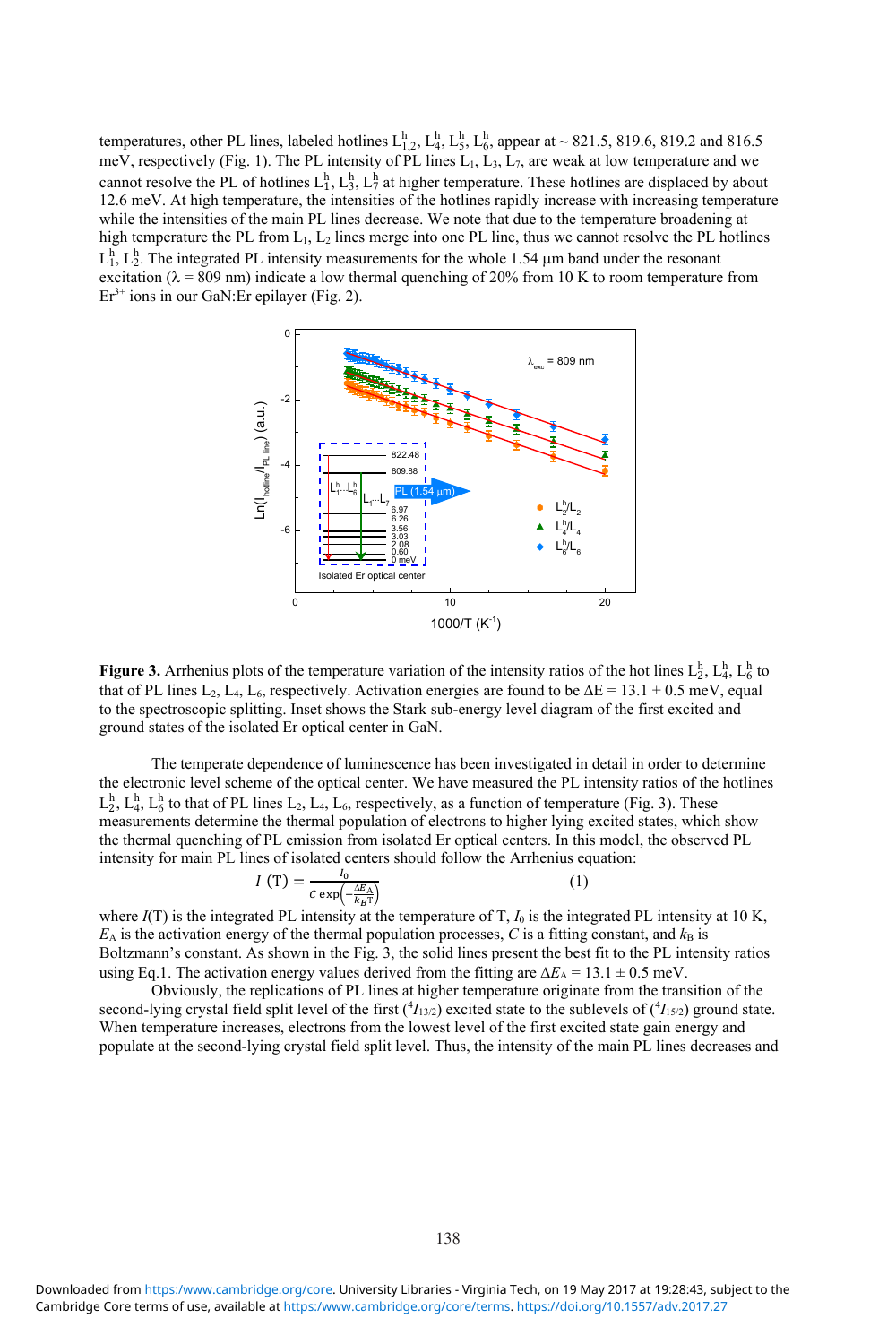the intensity of hotlines increases with temperature. These hot lines are displaced by 12.6 meV, which is nearly equal to the activation energy of  $13.1 \pm 0.5$  meV. An energy level diagram for the luminescence of isolated Er optical centers is illustrated in the inset of Fig. 3.

### **CONCLUSIONS**

In summary, we have investigated the temperature dependence studies of Er optical centers in GaN epilayers grown by MOCVD. The PL intensity measurements under the resonant excitation ( $\lambda = 809$  nm) indicate a low thermal quenching of 20% from 10 K to room temperature from  $Er^{3+}$  ions in our GaN:Er epilayer. Employing the temperature dependence measurements of the PL intensity, we have determined the crystal field splitting of the first excited state  $(^{4}I_{13/2})$  of the optical center in GaN.

## **ACKNOWLEGEMENTS**

N.Q.V. acknowledges the support from NSF (ECCS-1358564). The materials growth effort at TTU was supported by JTO/ARO (W911NF-12-1-0330).

## **REFERENCES**

- 1. A. J. Steckl, J. H. Park, and J. M. Zavada, *Mater. Today,* **10**, 20 (2007).
- 2. K. O'Donnell and V. Dierolf, *Rare-Earth Doped III-Nitrides for Optoelectronic and Spintronic Applications*. The Netherlands: Springer, 2010.
- 3. N. Q. Vinh, N. N. Ha, and T. Gregorkiewicz, *P. IEEE,* **97**, 1269 (2009).
- 4. W. J. Miniscalco, *J. Lightwave Technol.,* **9**, 234 (1991).
- 5. N. Q. Vinh, S. Minissale, H. Vrielinck, and T. Gregorkiewicz, *Phys. Rev. B,* **76**, 085339 (2007).
- 6. A. J. Steckl and J. M. Zavada, *MRS Bull.,* **24**, 33 (1999).
- 7. N. Q. Vinh, H. Przybylinska, Z. F. Krasil'nik, and T. Gregorkiewicz, *Phys. Rev. B,* **70**, 115332 (2004).
- 8. Z. F. Krasilnik, B. A. Andreev, D. I. Kryzhkov, L. V. Krasilnikova, V. P. Kuznetsov, D. Y. Remizov*, et al.*, *J. Mater. Res.,* **21**, 574 (2006).
- 9. N. Q. Vinh, H. Przybylinska, Z. F. Krasil'nik, B. A. Andreev, and T. Gregorkiewicz, *Physica B,* **308**, 340 (2001).
- 10. N. Q. Vinh, H. Przybylinska, Z. F. Krasil'nik, and T. Gregorkiewicz, *Phys. Rev. Lett.,* **90**, 066401 (2003).
- 11. A. Denis, G. Goglio, and G. Demazeau, *Mat. Sci. Eng. R.,* **50**, 167 (2006).
- 12. C. Ugolini, N. Nepal, J. Y. Lin, H. X. Jiang, and J. M. Zavada, *Appl. Phys. Lett.,* **90**, 051110, (2007).
- 13. R. Dahal, C. Ugolini, J. Y. Lin, H. X. Jiang, and J. M. Zavada, *Appl. Phys. Lett.,* **97**, 141109, (2010).
- 14. A. Braud, J. L. Doualan, R. Moncorge, B. Pipeleers, and A. Vantomme, *Mat. Sci. Eng. B-Solid,* **105**, 101 (2003).
- 15. A. Braud, "Excitation Mechanisms of RE Ions in Semiconductors," *Rare Earth Doped III-Nitrides for Optoelectronic and Spintronic Applications,* **124**, 269 (2010).
- 16. K. Lorenz, E. Alves, F. Gloux, and P. Ruterana, "RE Implantation and Annealing of III-Nitrides," *Rare Earth Doped III-Nitrides for Optoelectronic and Spintronic Applications,* **124**, 25 (2010).
- 17. D. M. Hansen, R. Zhang, N. R. Perkins, S. Safvi, L. Zhang, K. L. Bray*, et al.*, *Appl. Phys. Lett.,* **72**, 1244 (1998).
- 18. C. Ugolini, N. Nepal, J. Y. Lin, H. X. Jiang, and J. M. Zavada, *Appl. Phys. Lett.,* **89**, 151903, (2006).
- 19. M. Garter, J. Scofield, R. Birkhahn, and A. J. Steckl, *Appl. Phys. Lett.,* **74**, 182 (1999).
- 20. M. Stachowicz, A. Kozanecki, C. G. Ma, M. G. Brik, J. Y. Lin, H. Jiang*, et al.*, *Opt. Mater.,* **37**, 165 (2014).
- 21. L. Bodiou and A. Braud, *Appl. Phys. Lett.,* **93**, 151107 (2008).